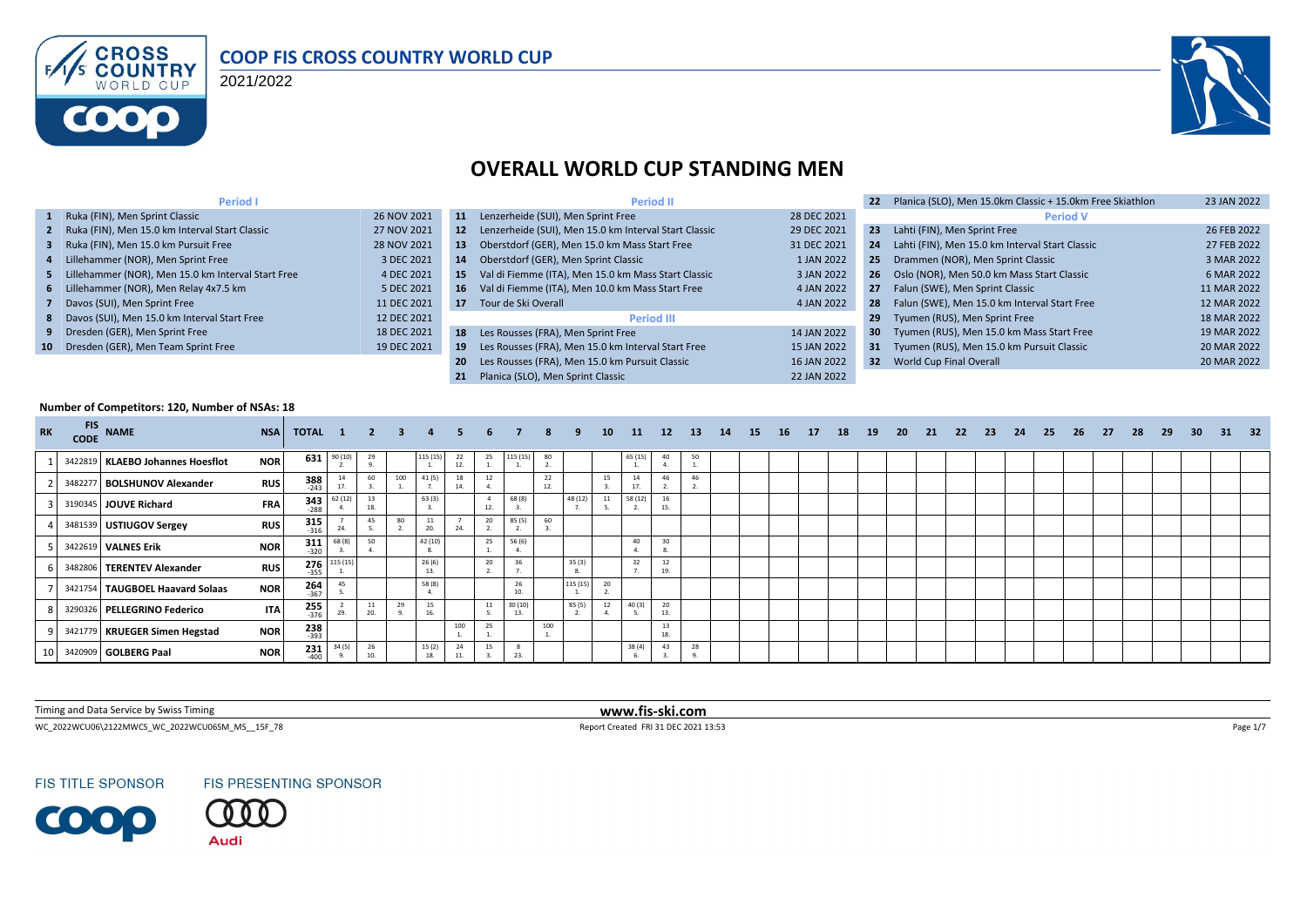



**COOO** 



# **OVERALL WORLD CUP STANDING MEN**

| <b>RK</b> | FIS NAME                          | <b>NSA</b> | <b>TOTAL</b>          | $\blacksquare$                              |           |           |                     |                      |                       |                    |                                |                       | 10                                      | -11-                  | <b>12</b>             | -13       | -14 | -15 | -16 | - 17 | 18 | -19 | -20 | -21 | -22 | -23 | -24 | -25 | -26 | -27 | 28 | -29 | -30 | 31 | - 32 |
|-----------|-----------------------------------|------------|-----------------------|---------------------------------------------|-----------|-----------|---------------------|----------------------|-----------------------|--------------------|--------------------------------|-----------------------|-----------------------------------------|-----------------------|-----------------------|-----------|-----|-----|-----|------|----|-----|-----|-----|-----|-----|-----|-----|-----|-----|----|-----|-----|----|------|
| 11        | 3190323 CHANAVAT Lucas            | <b>FRA</b> | $230$<br>$401$        | $\begin{array}{c} 24 \\ 11. \end{array}$    |           |           | $\frac{22(12)}{21}$ |                      |                       | 52 (12)<br>-6      |                                | 68(8)<br>$\mathbf{3}$ | $\begin{array}{c} 11 \\ 5. \end{array}$ | $\frac{53(10)}{3}$    |                       |           |     |     |     |      |    |     |     |     |     |     |     |     |     |     |    |     |     |    |      |
| 12        | 3482105 YAKIMUSHKIN Ivan          | <b>RUS</b> | $215$<br>$416$        | $\frac{12}{19}$                             | 32<br>8.  | 50<br>4.  |                     | 16<br>15.            | 12<br>4.              |                    | 29<br>9.                       |                       |                                         | <sup>1</sup><br>30.   | 37<br>5.              | 26<br>10. |     |     |     |      |    |     |     |     |     |     |     |     |     |     |    |     |     |    |      |
| 13        | 3482119 CHERVOTKIN Alexey         | <b>RUS</b> | $214$<br>$417$        |                                             | 80        | 32<br>8.  |                     | 50<br>$\Delta$       | 12<br>$\Delta$        |                    | 14<br>17.                      |                       |                                         |                       | 18<br>14.             | -8<br>23. |     |     |     |      |    |     |     |     |     |     |     |     |     |     |    |     |     |    |      |
| 14        | 3422477 NORTHUG Even              | <b>NOR</b> | 189<br>$-442$         |                                             |           |           | 26<br>10.           |                      |                       | 48(3)<br>-5.       |                                | 54 (4)<br>4.          | 25<br>1.                                | 36 (8)<br>9.          |                       |           |     |     |     |      |    |     |     |     |     |     |     |     |     |     |    |     |     |    |      |
| 15        | 3150570 NOVAK Michal              | <b>CZE</b> | 176<br>$-455$         |                                             | 15<br>16. | 45<br>5.  | 18<br>14.           | 45<br>5.             |                       | 18<br>14.          |                                | 13<br>18.             | $\overline{2}$<br>14.                   | 12<br>19.             | -8<br>23.             |           |     |     |     |      |    |     |     |     |     |     |     |     |     |     |    |     |     |    |      |
| 16        | 3180535 NISKANEN livo             | <b>FIN</b> | 166<br>$-465$         |                                             | 100<br>1. |           |                     |                      | 5<br>$11.$            |                    |                                |                       |                                         |                       | 50<br>1.              | 11<br>20. |     |     |     |      |    |     |     |     |     |     |     |     |     |     |    |     |     |    |      |
| 17        | 3481432 MALTSEV Artem             | <b>RUS</b> | $166$<br>-465         |                                             | 18<br>14. | 60<br>3.  |                     | 10<br>21.            | 20<br>2.              | 28.                | 36<br>7.                       |                       |                                         | $\overline{4}$<br>27. | 15<br>16.             |           |     |     |     |      |    |     |     |     |     |     |     |     |     |     |    |     |     |    |      |
| 18        | 3420586 HOLUND Hans Christer      | <b>NOR</b> | $162$<br>-469         |                                             | 22<br>12. |           |                     | 80<br>2.             | 15<br>3.              |                    | 45<br>5.                       |                       |                                         |                       |                       |           |     |     |     |      |    |     |     |     |     |     |     |     |     |     |    |     |     |    |      |
| 19        | 3481163 RETIVYKH Gleb             | <b>RUS</b> | 145<br>$-486$         | 32<br>$\mathbf{R}$                          |           |           | 16<br>15.           |                      |                       | 15<br>16.          |                                | 42 (2)                | 15                                      | 25(1)<br>11.          |                       |           |     |     |     |      |    |     |     |     |     |     |     |     |     |     |    |     |     |    |      |
| 20        | 3290379 de FABIANI Francesco      | <b>ITA</b> | 137<br>$-494$         |                                             | 14<br>17. | 26<br>10. |                     |                      | 11<br>5.              |                    | $\overline{\mathbf{3}}$<br>28. |                       | 12<br>4.                                |                       | 34<br>6.              | 37<br>5.  |     |     |     |      |    |     |     |     |     |     |     |     |     |     |    |     |     |    |      |
| 21        | 3421154 NYENGET Martin Loewstroem | <b>NOR</b> | 133<br>$-498$         |                                             |           |           |                     | 60<br>3.             | 15<br>3.              |                    | 12<br>19.                      |                       |                                         |                       | 28<br>9.              | 18<br>14. |     |     |     |      |    |     |     |     |     |     |     |     |     |     |    |     |     |    |      |
| 22        | 3423264 AMUNDSEN Harald Oestberg  | <b>NOR</b> | 133<br>$-498$         |                                             |           |           |                     | 36<br>7 <sub>1</sub> | 15<br>$\mathbf{3}$    |                    | 50<br>4.                       |                       |                                         | 18<br>14.             | 14<br>17.             |           |     |     |     |      |    |     |     |     |     |     |     |     |     |     |    |     |     |    |      |
| 23        | 3423291 LARSEN Thomas Helland     | <b>NOR</b> | 127<br>$-504$         |                                             |           |           | 80<br>2.            |                      |                       |                    |                                | 22<br>12.             | 25<br>$\overline{1}$ .                  |                       |                       |           |     |     |     |      |    |     |     |     |     |     |     |     |     |     |    |     |     |    |      |
| 24        | 3481988 SEMIKOV Ilia              | <b>RUS</b> | $122$<br>$-509$       |                                             | 40<br>6.  | 40<br>6.  |                     |                      | 20<br>2.              |                    |                                |                       |                                         |                       | 22<br>12.             |           |     |     |     |      |    |     |     |     |     |     |     |     |     |     |    |     |     |    |      |
| 25        | 3420605 ROETHE Sjur               | <b>NOR</b> | $118$ <sub>-513</sub> |                                             |           |           |                     | 29<br>$\alpha$       |                       |                    | 40<br>6.                       |                       |                                         |                       | - 6<br>25.            | 43<br>3.  |     |     |     |      |    |     |     |     |     |     |     |     |     |     |    |     |     |    |      |
| 26        | 3530910 SCHOONMAKER James Clinton | <b>USA</b> | $113$<br>$-518$       | $\frac{42}{7}$ (6)                          |           |           | 24<br>11.           |                      | $\mathbf{1}$<br>15.   |                    |                                | 39(10)<br>9.          | $\overline{7}$<br>9.                    |                       |                       |           |     |     |     |      |    |     |     |     |     |     |     |     |     |     |    |     |     |    |      |
| 27        | 3190529 LAPALUS Hugo              | <b>FRA</b> | $113$ <sub>518</sub>  |                                             | 20<br>13. | 16<br>15. |                     | 13<br>$=18.$         | $\overline{4}$<br>12. |                    | 26<br>10.                      |                       |                                         |                       | $\overline{4}$<br>27. | 30<br>8.  |     |     |     |      |    |     |     |     |     |     |     |     |     |     |    |     |     |    |      |
| 28        | 3482280 SPITSOV Denis             | <b>RUS</b> | 112<br>$-519$         |                                             |           |           |                     | 20<br>13.            | 12<br>$\overline{a}$  |                    | 24<br>$11.$                    |                       |                                         |                       | 32<br>7.              | 24<br>11. |     |     |     |      |    |     |     |     |     |     |     |     |     |     |    |     |     |    |      |
| 29        | 3501340 GRATE Marcus              | <b>SWE</b> | 96<br>$-535$          | $\frac{30(4)}{10}$                          |           |           | 40<br>6.            |                      |                       |                    |                                | 20<br>13.             | 6<br>10.                                |                       |                       |           |     |     |     |      |    |     |     |     |     |     |     |     |     |     |    |     |     |    |      |
| 30        | 3180865 VUORINEN Lauri            | <b>FIN</b> | $86 - 545$            | $\begin{array}{c} 16(1) \\ 16. \end{array}$ |           |           | 45<br>5.            |                      | $\overline{2}$<br>14. |                    |                                | $11\,$<br>20.         | - 3<br>13.                              | 9<br>22.              |                       |           |     |     |     |      |    |     |     |     |     |     |     |     |     |     |    |     |     |    |      |
| 31        | 3421164 SKAR Sindre Bjoernestad   | <b>NOR</b> | 84<br>$-547$          |                                             |           |           | 18 (4)<br>17.       |                      |                       | $\mathbf{1}$<br>30 |                                | 45<br>5.              | 20<br>2.                                |                       |                       |           |     |     |     |      |    |     |     |     |     |     |     |     |     |     |    |     |     |    |      |

Timing and Data Service by Swiss Timing **www.fis-ski.com**

WC\_2022WCU06\2122MWCS\_WC\_2022WCU06SM\_MS\_\_15F\_78 Report Created FRI 31 DEC 2021 13:53 Page 2/7

**FIS TITLE SPONSOR** 

FIS PRESENTING SPONSOR

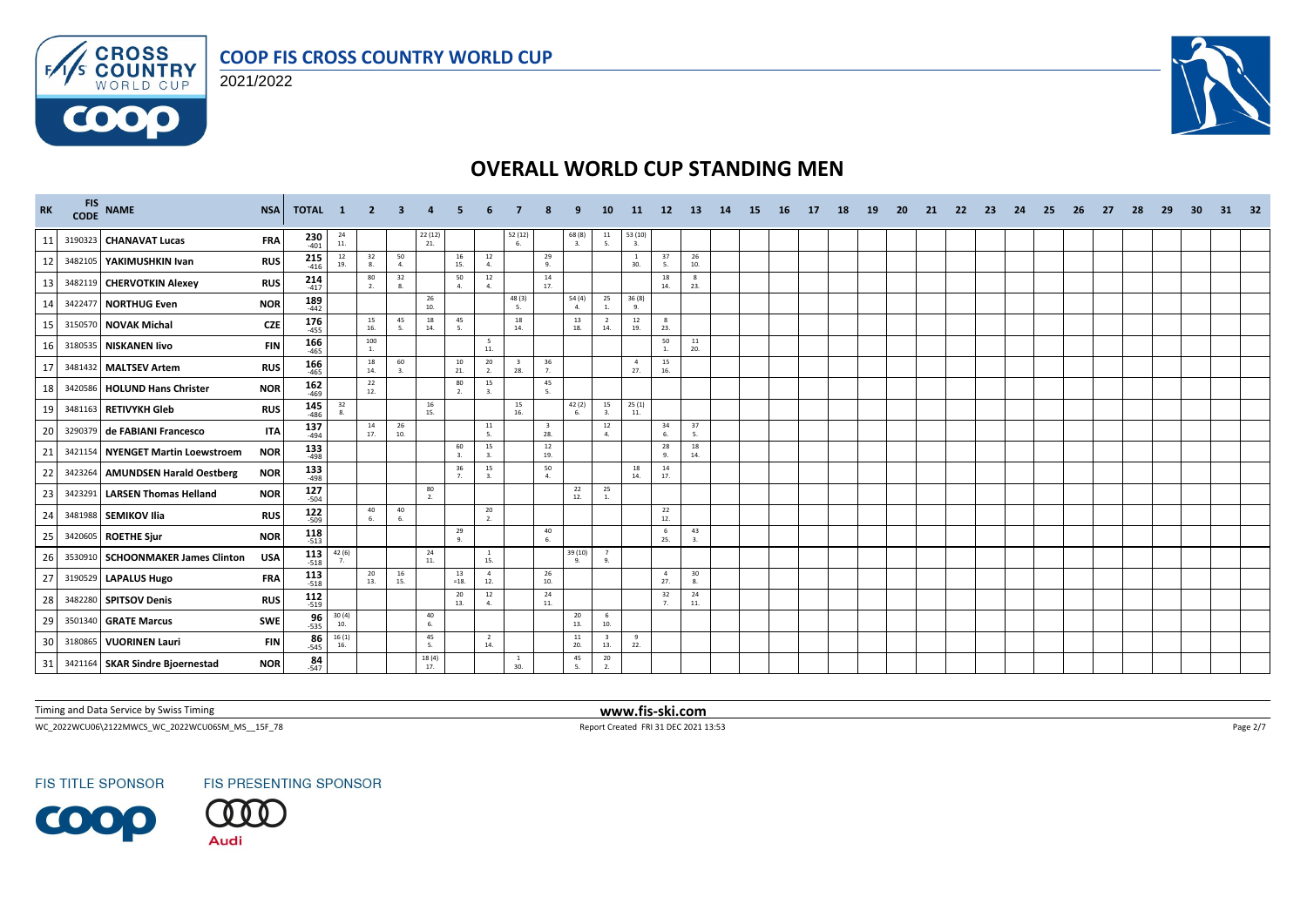



**COOO** 



## **OVERALL WORLD CUP STANDING MEN**

| RK |         | FIS NAME<br><b>NSA</b>                  | TOTAL 1                           |                                                | -2             |                       |                       |                       |                                         |              |           |             | 10                   | 11            | 12                  | <b>13</b>                                | 14 | -15 | - 16 | - 17 | 18 | <b>19</b> | -20 | 21 | -22 | -23 | -24 | - 25 | - 26 | - 27 | -28 | - 29 | 30 | 31 | 32 |
|----|---------|-----------------------------------------|-----------------------------------|------------------------------------------------|----------------|-----------------------|-----------------------|-----------------------|-----------------------------------------|--------------|-----------|-------------|----------------------|---------------|---------------------|------------------------------------------|----|-----|------|------|----|-----------|-----|----|-----|-----|-----|------|------|------|-----|------|----|----|----|
| 32 |         | 3421320 IVERSEN Emil<br><b>NOR</b>      | $83 - 548$                        |                                                | $\frac{36}{7}$ |                       |                       | -8<br>23.             | $\frac{25}{1}$                          |              |           |             |                      |               |                     | $\frac{14}{17}$                          |    |     |      |      |    |           |     |    |     |     |     |      |      |      |     |      |    |    |    |
| 33 | 3510377 | <b>HEDIGER Jovian</b>                   | $83 - 548$<br>SUI                 | 18<br>14.                                      |                |                       |                       |                       |                                         | 10<br>21.    |           | 26<br>10.   | 9<br>7.              | 20<br>13.     |                     |                                          |    |     |      |      |    |           |     |    |     |     |     |      |      |      |     |      |    |    |    |
| 34 |         | 3510656 GROND Valerio                   | $79 - 552$<br>SUI                 |                                                |                |                       |                       |                       |                                         | 26(2)<br>11. |           | 18<br>14.   | 9<br>$\overline{7}$  | 26<br>10.     |                     |                                          |    |     |      |      |    |           |     |    |     |     |     |      |      |      |     |      |    |    |    |
| 35 | 3420994 | <b>TOENSETH Didrik</b><br><b>NOR</b>    | $78 - 553$                        |                                                |                |                       |                       | 40<br>6.              |                                         |              |           |             |                      |               | 26<br>10.           | $\begin{array}{c} 12 \\ 19. \end{array}$ |    |     |      |      |    |           |     |    |     |     |     |      |      |      |     |      |    |    |    |
| 36 |         | 3220002 MUSGRAVE Andrew                 | $71$ <sub>560</sub><br><b>GBR</b> |                                                |                | 15<br>16.             |                       | $11\,$<br>20.         |                                         |              |           |             |                      |               | - 5<br>26.          | 40<br>$\mathbf{A}$                       |    |     |      |      |    |           |     |    |     |     |     |      |      |      |     |      |    |    |    |
| 37 |         | 3190302 PARISSE Clement                 | $70 - 561$<br><b>FRA</b>          |                                                |                |                       |                       | 6<br>$=25.$           | $\overline{4}$<br>12.                   |              | 18<br>14. |             |                      |               | 10<br>21.           | 32<br>7.                                 |    |     |      |      |    |           |     |    |     |     |     |      |      |      |     |      |    |    |    |
| 38 | 3530902 | <b>OGDEN Ben</b>                        | $69 - 562$<br><b>USA</b>          | $\begin{array}{c} 23 \ (3) \\ 13. \end{array}$ |                |                       | $\overline{1}$<br>30. |                       | $\overline{7}$<br>9.                    | 22<br>12.    |           |             |                      | 16 (6)<br>21. |                     |                                          |    |     |      |      |    |           |     |    |     |     |     |      |      |      |     |      |    |    |    |
| 39 |         | 3200205 BOEGL Lucas                     | $\frac{68}{-563}$<br><b>GER</b>   |                                                | 12<br>19.      | 36<br>7.              |                       | 30.                   | 9<br>7.                                 |              |           |             |                      |               |                     | 10<br>21.                                |    |     |      |      |    |           |     |    |     |     |     |      |      |      |     |      |    |    |    |
| 40 | 3200802 | <b>MOCH Friedrich</b>                   | $66 - 565$<br><b>GER</b>          |                                                | 6<br>25.       | 13<br>18.             |                       | $\overline{4}$<br>27. | 9<br>7.                                 |              | 11<br>20. |             |                      |               | <sup>1</sup><br>30. | 22<br>12.                                |    |     |      |      |    |           |     |    |     |     |     |      |      |      |     |      |    |    |    |
| 41 | 3500664 | <b>HALFVARSSON Calle</b><br>SWE         | $64 - 567$                        |                                                |                | 24.                   |                       |                       | $\begin{array}{c} 10 \\ 6. \end{array}$ |              |           |             |                      | 13<br>18.     |                     | 34<br>6.                                 |    |     |      |      |    |           |     |    |     |     |     |      |      |      |     |      |    |    |    |
| 42 | 3190111 | <b>MANIFICAT Maurice</b>                | $62 - 569$<br><b>FRA</b>          |                                                |                |                       |                       | 26<br>10.             | $\overline{4}$<br>12.                   |              | 32<br>8.  |             |                      |               |                     |                                          |    |     |      |      |    |           |     |    |     |     |     |      |      |      |     |      |    |    |    |
| 43 | 3190282 | <b>JAY Renaud</b>                       | $58 - 573$<br><b>FRA</b>          |                                                |                |                       | $\overline{4}$<br>27. |                       |                                         | 9<br>22.     |           | 15<br>16.   | 8<br>-8.             | 22<br>12.     |                     |                                          |    |     |      |      |    |           |     |    |     |     |     |      |      |      |     |      |    |    |    |
| 44 |         | 3501278 PERSSON Anton<br><b>SWE</b>     | $\frac{58}{573}$                  | $\begin{array}{c} 22 \\ 12. \end{array}$       |                |                       |                       |                       |                                         | 36(4)<br>8.  |           |             |                      |               |                     |                                          |    |     |      |      |    |           |     |    |     |     |     |      |      |      |     |      |    |    |    |
| 45 |         | 3200356 DOBLER Jonas                    | $56 - 575$<br><b>GER</b>          |                                                | 16<br>15.      | 18<br>14.             |                       | 13<br>$=18.$          | 9<br>7.                                 |              |           |             |                      |               |                     |                                          |    |     |      |      |    |           |     |    |     |     |     |      |      |      |     |      |    |    |    |
| 46 | 3510342 | <b>BAUMANN Jonas</b>                    | 53<br>SUI<br>$-578$               |                                                |                | $\overline{2}$<br>29. |                       | 14<br>17.             | 8<br>8.                                 |              |           |             |                      |               | - 9<br>22.          | 20<br>13.                                |    |     |      |      |    |           |     |    |     |     |     |      |      |      |     |      |    |    |    |
| 47 |         | <b>NOR</b><br>3420961 KROGH Finn Haagen | $\frac{53}{578}$                  |                                                |                |                       | 29<br>$\mathbf Q$     |                       |                                         |              |           | 24<br>$11.$ |                      |               |                     |                                          |    |     |      |      |    |           |     |    |     |     |     |      |      |      |     |      |    |    |    |
| 48 |         | 3100406 CYR Antoine                     | $52 - 579$<br>CAN                 |                                                | 24<br>11.      | 22<br>12.             |                       |                       | 6<br>10.                                |              |           |             |                      |               |                     |                                          |    |     |      |      |    |           |     |    |     |     |     |      |      |      |     |      |    |    |    |
| 49 | 3180861 | <b>MAKI Joni</b>                        | 50<br><b>FIN</b><br>$-581$        | 42 (2)<br>6.                                   |                |                       | 28.                   |                       | $5\overline{5}$<br>11.                  |              |           |             |                      |               |                     |                                          |    |     |      |      |    |           |     |    |     |     |     |      |      |      |     |      |    |    |    |
| 50 |         | 3501662 JOHANSSON Leo<br><b>SWE</b>     | $47$ <sub>584</sub>               |                                                | 9<br>22.       | 20<br>13.             |                       |                       | 10<br>6.                                |              | 8<br>23.  |             |                      |               |                     |                                          |    |     |      |      |    |           |     |    |     |     |     |      |      |      |     |      |    |    |    |
| 51 |         | 3530713 BOLGER Kevin                    | $47 - 584$<br><b>USA</b>          |                                                |                |                       | 22<br>12.             |                       | <sup>1</sup><br>15.                     |              |           |             | $\overline{7}$<br>9. | 17(2)<br>16.  |                     |                                          |    |     |      |      |    |           |     |    |     |     |     |      |      |      |     |      |    |    |    |
| 52 |         | 3501010 HAEGGSTROEM Johan<br><b>SWE</b> | $47 - 584$                        | 6<br>25.                                       |                |                       | $\overline{7}$<br>24. |                       |                                         | 16<br>15.    | 6<br>25.  | 6<br>25.    | 6<br>10.             |               |                     |                                          |    |     |      |      |    |           |     |    |     |     |     |      |      |      |     |      |    |    |    |

Timing and Data Service by Swiss Timing **www.fis-ski.com**

WC\_2022WCU06\2122MWCS\_WC\_2022WCU06SM\_MS\_\_15F\_78 Report Created FRI 31 DEC 2021 13:53 Page 3/7

**FIS TITLE SPONSOR** 

FIS PRESENTING SPONSOR

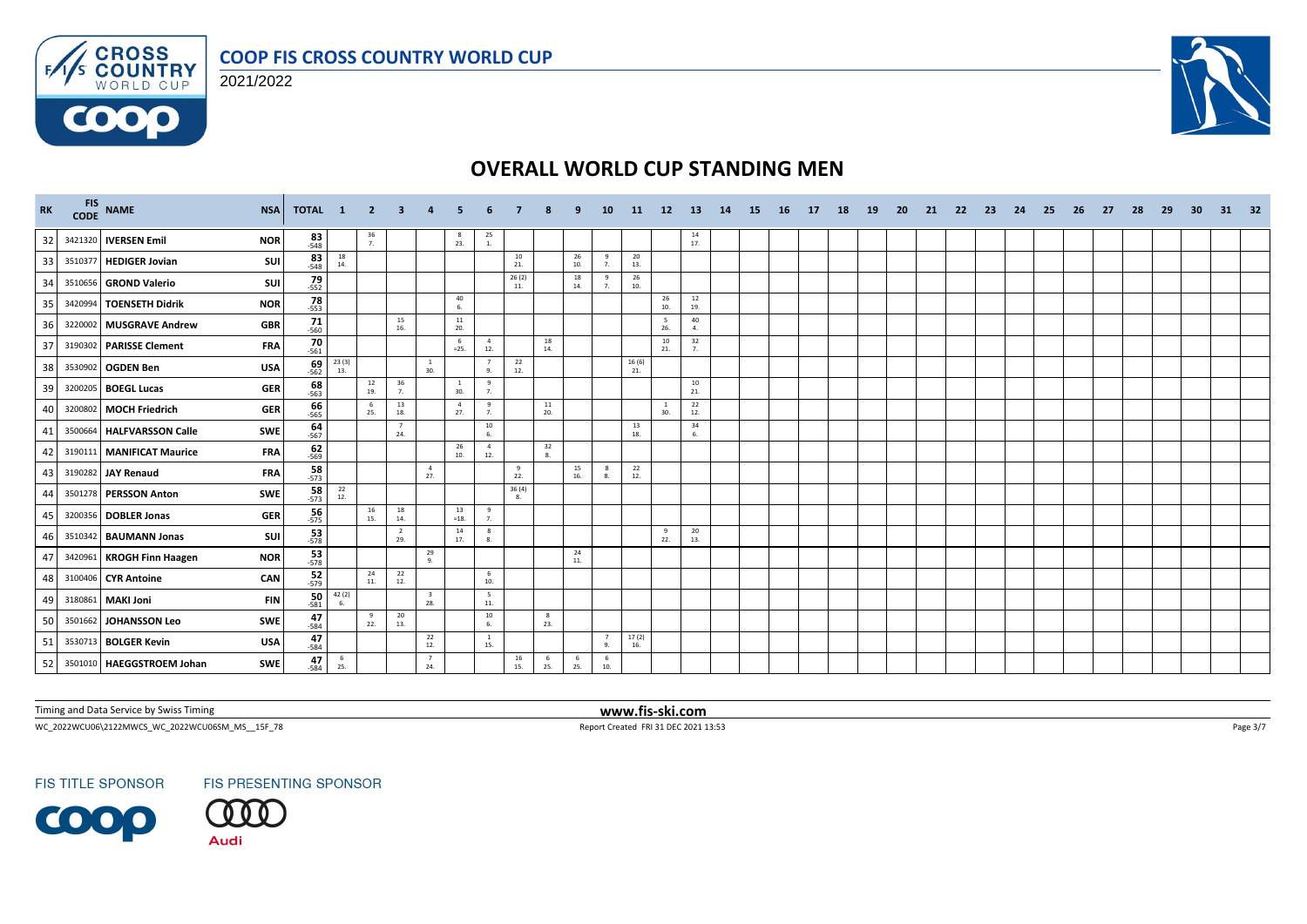



**COOO** 



# **OVERALL WORLD CUP STANDING MEN**

| <b>RK</b> |         | FIS NAME                   | <b>NSA</b> | TOTAL 1                                   | $\sqrt{2}$                     |           | -3                    |                    |                       |                       |                       |                       | 10                             | -11                            | 12 <sup>2</sup> | -13                   | 14 | -15 | - 16 | 17 | 18 | <b>19</b> | -20 | -21 | -22 | -23 | -24 | -25 | -26 | -27 | -28 | -29 | 30 | 31 | 32 |
|-----------|---------|----------------------------|------------|-------------------------------------------|--------------------------------|-----------|-----------------------|--------------------|-----------------------|-----------------------|-----------------------|-----------------------|--------------------------------|--------------------------------|-----------------|-----------------------|----|-----|------|----|----|-----------|-----|-----|-----|-----|-----|-----|-----|-----|-----|-----|----|----|----|
| 53        |         | 3510351 FURGER Roman       | SUI        | 44                                        |                                |           | -6<br>25.             |                    | $\frac{8}{8}$         |                       |                       |                       |                                | $\frac{30}{8}$                 |                 |                       |    |     |      |    |    |           |     |     |     |     |     |     |     |     |     |     |    |    |    |
| 54        |         | 3510451 SCHAAD Roman       | SUI        | $41 - 590$                                |                                |           |                       |                    |                       | 30(1)<br>9.           |                       |                       |                                | 11<br>20.                      |                 |                       |    |     |      |    |    |           |     |     |     |     |     |     |     |     |     |     |    |    |    |
| 55        |         | 3510023 COLOGNA Dario      | SUI        | $41 - 590$                                | 24.                            | 7         |                       |                    |                       |                       | $\overline{7}$<br>24. |                       |                                |                                | 11<br>20.       | 16<br>15.             |    |     |      |    |    |           |     |     |     |     |     |     |     |     |     |     |    |    |    |
| 56        |         | 3530882 SCHUMACHER Gus     | <b>USA</b> | $39 - 592$                                |                                |           | 24<br>11.             |                    | 7<br>9.               |                       | $\overline{2}$<br>29. |                       |                                |                                |                 | - 6<br>25.            |    |     |      |    |    |           |     |     |     |     |     |     |     |     |     |     |    |    |    |
| 57        |         | 3200676 BRUGGER Janosch    | <b>GER</b> | 37<br>$-594$                              |                                |           | $\overline{4}$<br>27. |                    | 9<br>7.               |                       |                       |                       |                                |                                | 24<br>11.       |                       |    |     |      |    |    |           |     |     |     |     |     |     |     |     |     |     |    |    |    |
| 58        |         | 3481803 MELNICHENKO Andrey | <b>RUS</b> | $\frac{36}{595}$                          |                                |           |                       |                    |                       |                       | 20<br>13.             |                       |                                |                                | 28.             | 13<br>18.             |    |     |      |    |    |           |     |     |     |     |     |     |     |     |     |     |    |    |    |
| 59        |         | 3423782 MOSEBY Haavard     | <b>NOR</b> | $32 - 599$                                |                                |           |                       | 32<br>$\mathbf{R}$ |                       |                       |                       |                       |                                |                                |                 |                       |    |     |      |    |    |           |     |     |     |     |     |     |     |     |     |     |    |    |    |
| 60        |         | 3181180 LINDHOLM Remi      | <b>FIN</b> | $\frac{31}{600}$                          |                                | 5<br>26.  | 11<br>20.             |                    | - 5<br>11.            |                       | 10<br>21.             |                       |                                |                                |                 |                       |    |     |      |    |    |           |     |     |     |     |     |     |     |     |     |     |    |    |    |
| 61        |         | 3481132 LARKOV Andrey      | <b>RUS</b> | $\frac{31}{600}$                          |                                | 10<br>21. | 12<br>19.             | 9<br>22.           |                       |                       |                       |                       |                                |                                |                 |                       |    |     |      |    |    |           |     |     |     |     |     |     |     |     |     |     |    |    |    |
| 62        | 3501587 | <b>BERGLUND Gustaf</b>     | SWE        | $\frac{30}{601}$<br>$\frac{3}{28}$        |                                |           | 8<br>23.              |                    |                       | $\overline{2}$<br>29. |                       | 9<br>22.              | 5<br>11.                       | $\overline{\mathbf{3}}$<br>28. |                 |                       |    |     |      |    |    |           |     |     |     |     |     |     |     |     |     |     |    |    |    |
| 63        |         | 3180557 HYVARINEN Perttu   | <b>FIN</b> | $\frac{30}{601}$                          | $\overline{\mathbf{3}}$<br>28. |           | 9<br>22.              | -6<br>$=25.$       | 5<br>11.              |                       |                       |                       |                                |                                |                 | $\overline{7}$<br>24. |    |     |      |    |    |           |     |     |     |     |     |     |     |     |     |     |    |    |    |
| 64        |         | 3150664 CERNY Ondrej       | <b>CZE</b> | $29 \atop 602$                            |                                |           |                       |                    |                       | 13<br>18.             |                       | 16(6)<br>21.          |                                |                                |                 |                       |    |     |      |    |    |           |     |     |     |     |     |     |     |     |     |     |    |    |    |
| 65        |         | 3220016 YOUNG Andrew       | <b>GBR</b> | $26 - 605$                                |                                |           |                       |                    |                       |                       | -1<br>30.             | 15(1)<br>17.          | 10<br>6.                       |                                |                 |                       |    |     |      |    |    |           |     |     |     |     |     |     |     |     |     |     |    |    |    |
| 66        |         | 3510361 PRALONG Candide    | SUI        | $25 - 606$                                |                                |           |                       |                    | 8<br>8.               |                       | 15<br>16.             |                       |                                |                                |                 | $\overline{2}$<br>29. |    |     |      |    |    |           |     |     |     |     |     |     |     |     |     |     |    |    |    |
| 67        |         | 3180990 HAARALA Juuso      | <b>FIN</b> | $\frac{24}{607}$<br>8<br>23.              |                                |           | 5<br>26.              |                    | $\overline{2}$<br>14. | $\overline{4}$<br>27. |                       | $\overline{2}$<br>29. | $\overline{\mathbf{3}}$<br>13. |                                |                 |                       |    |     |      |    |    |           |     |     |     |     |     |     |     |     |     |     |    |    |    |
| 68        |         | 3150549 SELLER Ludek       | <b>CZE</b> | $\frac{24}{607}$<br>$\overline{4}$<br>27. |                                |           |                       |                    |                       | 6<br>25.              |                       | 12<br>19.             | $\overline{2}$<br>14.          |                                |                 |                       |    |     |      |    |    |           |     |     |     |     |     |     |     |     |     |     |    |    |    |
| 69        |         | 3181408 MOILANEN Niilo     | <b>FIN</b> | $\frac{24}{607}$<br>9<br>22.              |                                |           | 9<br>22.              |                    | $\overline{2}$<br>14. |                       |                       | $\overline{4}$<br>27. |                                |                                |                 |                       |    |     |      |    |    |           |     |     |     |     |     |     |     |     |     |     |    |    |    |
| 70        |         | 3430103 STAREGA Maciej     | POL        | $\frac{24}{607}$                          |                                |           | 6<br>25.              |                    |                       | 11<br>20.             |                       |                       |                                | $\overline{7}$<br>24.          |                 |                       |    |     |      |    |    |           |     |     |     |     |     |     |     |     |     |     |    |    |    |
| 71        |         | 3510588 RIEBLI Janik       | SUI        | $\frac{24}{607}$                          |                                |           |                       |                    |                       | 14<br>17.             |                       |                       |                                | 10(5)<br>26.                   |                 |                       |    |     |      |    |    |           |     |     |     |     |     |     |     |     |     |     |    |    |    |
| 72        |         | 3501741 POROMAA William    | SWE        | $23 - 608$                                |                                |           |                       |                    | $10\,$<br>6.          |                       | 13<br>18.             |                       |                                |                                |                 |                       |    |     |      |    |    |           |     |     |     |     |     |     |     |     |     |     |    |    |    |
| 73        |         | 3510534 KLEE Beda          | SUI        | $\frac{23}{608}$                          |                                |           |                       |                    | 8                     |                       |                       |                       |                                |                                |                 | 15<br>16.             |    |     |      |    |    |           |     |     |     |     |     |     |     |     |     |     |    |    |    |

Timing and Data Service by Swiss Timing **www.fis-ski.com**

WC\_2022WCU06\2122MWCS\_WC\_2022WCU06SM\_MS\_\_15F\_78 Report Created FRI 31 DEC 2021 13:53 Page 4/7



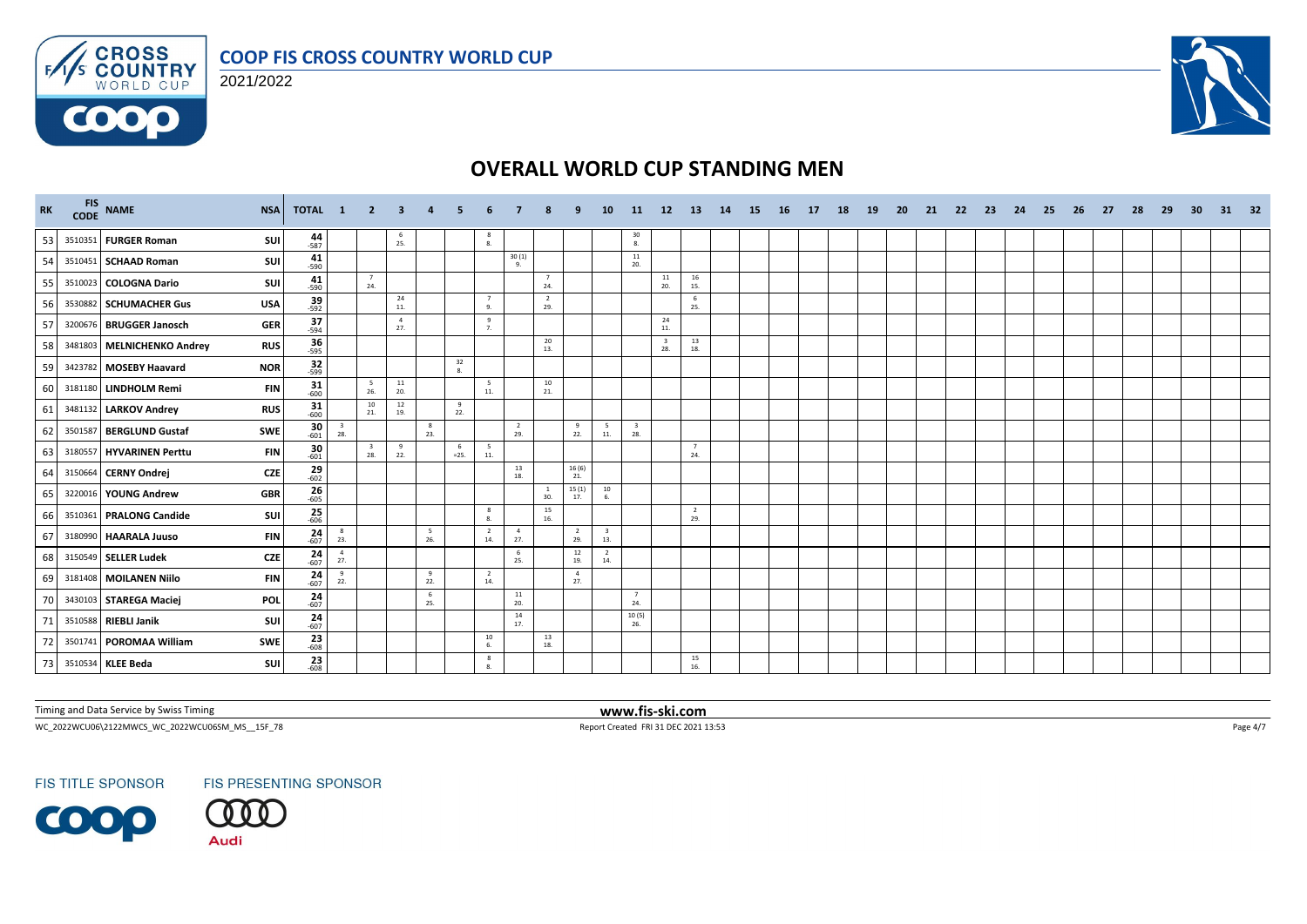



**COOO** 



# **OVERALL WORLD CUP STANDING MEN**

| <b>RK</b> | FIS NAME                    | <b>NSA</b> | TOTAL 1              |                                          | $\overline{\mathbf{2}}$ | - 3             |                    |                                |                                |            |            |                                          | <b>10</b> | -11                   | 12 | 13                  | 14 | -15 | - 16 | 17 | 18 | 19 | 20 | -21 | -22 | - 23 | -24 | - 25 | - 26 | - 27 | 28 | 29 | -30 | 31 | 32 |
|-----------|-----------------------------|------------|----------------------|------------------------------------------|-------------------------|-----------------|--------------------|--------------------------------|--------------------------------|------------|------------|------------------------------------------|-----------|-----------------------|----|---------------------|----|-----|------|----|----|----|----|-----|-----|------|-----|------|------|------|----|----|-----|----|----|
| 74        | 3100409 LEVEILLE Olivier    | CAN        | $21$ <sub>-610</sub> |                                          | $\frac{1}{30}$          | $\frac{14}{17}$ |                    |                                | - 6<br>10.                     |            |            |                                          |           |                       |    |                     |    |     |      |    |    |    |    |     |     |      |     |      |      |      |    |    |     |    |    |
| 75        | 3501255 SVENSSON Oskar      | SWE        | $21$ <sub>-610</sub> |                                          |                         |                 |                    |                                |                                |            |            |                                          | 5<br>11.  | 16<br>15.             |    |                     |    |     |      |    |    |    |    |     |     |      |     |      |      |      |    |    |     |    |    |
| 76        | 3530911 JAGER Luke          | <b>USA</b> | $20$ <sub>611</sub>  | $\begin{array}{c} 13 \\ 18. \end{array}$ |                         |                 |                    |                                | $\overline{7}$<br>9.           |            |            |                                          |           |                       |    |                     |    |     |      |    |    |    |    |     |     |      |     |      |      |      |    |    |     |    |    |
| 77        | 3100268 KENNEDY Russell     | CAN        | $20 - 611$           |                                          | 4<br>27.                | 10<br>21.       |                    |                                | 6<br>10.                       |            |            |                                          |           |                       |    |                     |    |     |      |    |    |    |    |     |     |      |     |      |      |      |    |    |     |    |    |
| 78        | 3220033 CLUGNET James       | <b>GBR</b> | $18 - 613$           |                                          |                         |                 |                    |                                |                                | - 5<br>26. |            | $\overline{\mathbf{3}}$<br>28.           | 10<br>6.  |                       |    |                     |    |     |      |    |    |    |    |     |     |      |     |      |      |      |    |    |     |    |    |
| 79        | 3200376 NOTZ Florian        | <b>GER</b> | 17<br>$-614$         |                                          |                         | -1<br>30.       |                    |                                |                                |            | 16<br>15.  |                                          |           |                       |    |                     |    |     |      |    |    |    |    |     |     |      |     |      |      |      |    |    |     |    |    |
| 80        | 3150637 PECHOUSEK Jan       | <b>CZE</b> | $16 - 615$           |                                          |                         |                 |                    |                                |                                |            |            | $\begin{array}{c} 16 \\ 15. \end{array}$ |           |                       |    |                     |    |     |      |    |    |    |    |     |     |      |     |      |      |      |    |    |     |    |    |
| 81        | 3181133 MANNILA Lauri       | <b>FIN</b> | $16$ <sub>615</sub>  | $\frac{16}{15}$                          |                         |                 |                    |                                |                                |            |            |                                          |           |                       |    |                     |    |     |      |    |    |    |    |     |     |      |     |      |      |      |    |    |     |    |    |
| 82        | 3050342 VERMEULEN Mika      | <b>AUT</b> | $16$ <sub>615</sub>  |                                          | 8<br>23.                | -8<br>23.       |                    |                                |                                |            |            |                                          |           |                       |    |                     |    |     |      |    |    |    |    |     |     |      |     |      |      |      |    |    |     |    |    |
| 83        | 3190268 BACKSCHEIDER Adrien | <b>FRA</b> | $15 - 616$           |                                          |                         |                 |                    | $\overline{\mathbf{3}}$<br>28. | $\overline{\mathbf{3}}$<br>13. |            | 9<br>22.   |                                          |           |                       |    |                     |    |     |      |    |    |    |    |     |     |      |     |      |      |      |    |    |     |    |    |
| 84        | 3422186 TURTVEIT Vebjoern   | <b>NOR</b> | $15$ <sub>616</sub>  |                                          |                         |                 |                    | 15<br>16.                      |                                |            |            |                                          |           |                       |    |                     |    |     |      |    |    |    |    |     |     |      |     |      |      |      |    |    |     |    |    |
| 85        | 3510417 KAESER Erwan        | SUI        | $14$ <sub>-617</sub> |                                          |                         |                 |                    |                                |                                | 12<br>19.  |            |                                          |           | $\overline{2}$<br>29. |    |                     |    |     |      |    |    |    |    |     |     |      |     |      |      |      |    |    |     |    |    |
| 86        | 3423627 SKAANES Haakon      | <b>NOR</b> | $13 \over 618$       |                                          |                         |                 | $\frac{13(1)}{19}$ |                                |                                |            |            |                                          |           |                       |    |                     |    |     |      |    |    |    |    |     |     |      |     |      |      |      |    |    |     |    |    |
| 87        | 3290504 VENTURA Paolo       | <b>ITA</b> | $11$ <sub>-620</sub> |                                          |                         |                 |                    |                                | 11<br>5.                       |            |            |                                          |           |                       |    |                     |    |     |      |    |    |    |    |     |     |      |     |      |      |      |    |    |     |    |    |
| 88        | 3290321 GARDENER Stefano    | <b>ITA</b> | $11$ <sub>-620</sub> |                                          |                         |                 |                    |                                | 11<br>5.                       |            |            |                                          |           |                       |    |                     |    |     |      |    |    |    |    |     |     |      |     |      |      |      |    |    |     |    |    |
| 89        | 3190429 CHAUTEMPS Arnaud    | <b>FRA</b> | $11$ <sub>-620</sub> |                                          |                         |                 |                    |                                | $\overline{\mathbf{3}}$<br>13. |            |            |                                          | 8<br>8.   |                       |    |                     |    |     |      |    |    |    |    |     |     |      |     |      |      |      |    |    |     |    |    |
| 90        | 3100412 RITCHIE Graham      | CAN        | $11$ <sub>-620</sub> |                                          |                         |                 |                    |                                | 6<br>10.                       |            |            | 5<br>26.                                 |           |                       |    |                     |    |     |      |    |    |    |    |     |     |      |     |      |      |      |    |    |     |    |    |
| 91        | 3181098 SUHONEN Verneri     | <b>FIN</b> | $11$ <sub>-620</sub> | $\frac{11}{20}$                          |                         |                 |                    |                                |                                |            |            |                                          |           |                       |    |                     |    |     |      |    |    |    |    |     |     |      |     |      |      |      |    |    |     |    |    |
| 92        | 3500755 JONSSON Fredrik     | SWE        | $10 - 621$           |                                          |                         |                 |                    |                                | $10\,$<br>6.                   |            |            |                                          |           |                       |    |                     |    |     |      |    |    |    |    |     |     |      |     |      |      |      |    |    |     |    |    |
| 93        | 3180508 HAKOLA Ristomatti   | <b>FIN</b> | $10 - 621$           | $\begin{array}{c} 10 \\ 21. \end{array}$ |                         |                 |                    |                                |                                |            |            |                                          |           |                       |    |                     |    |     |      |    |    |    |    |     |     |      |     |      |      |      |    |    |     |    |    |
| 94        | 3430249 BURY Dominik        | <b>POL</b> | 9<br>$-622$          |                                          |                         | 3<br>28.        |                    |                                |                                |            | - 5<br>26. |                                          |           |                       |    | <sup>1</sup><br>30. |    |     |      |    |    |    |    |     |     |      |     |      |      |      |    |    |     |    |    |

Timing and Data Service by Swiss Timing **www.fis-ski.com**

WC\_2022WCU06\2122MWCS\_WC\_2022WCU06SM\_MS\_\_15F\_78 Report Created FRI 31 DEC 2021 13:53 Page 5/7



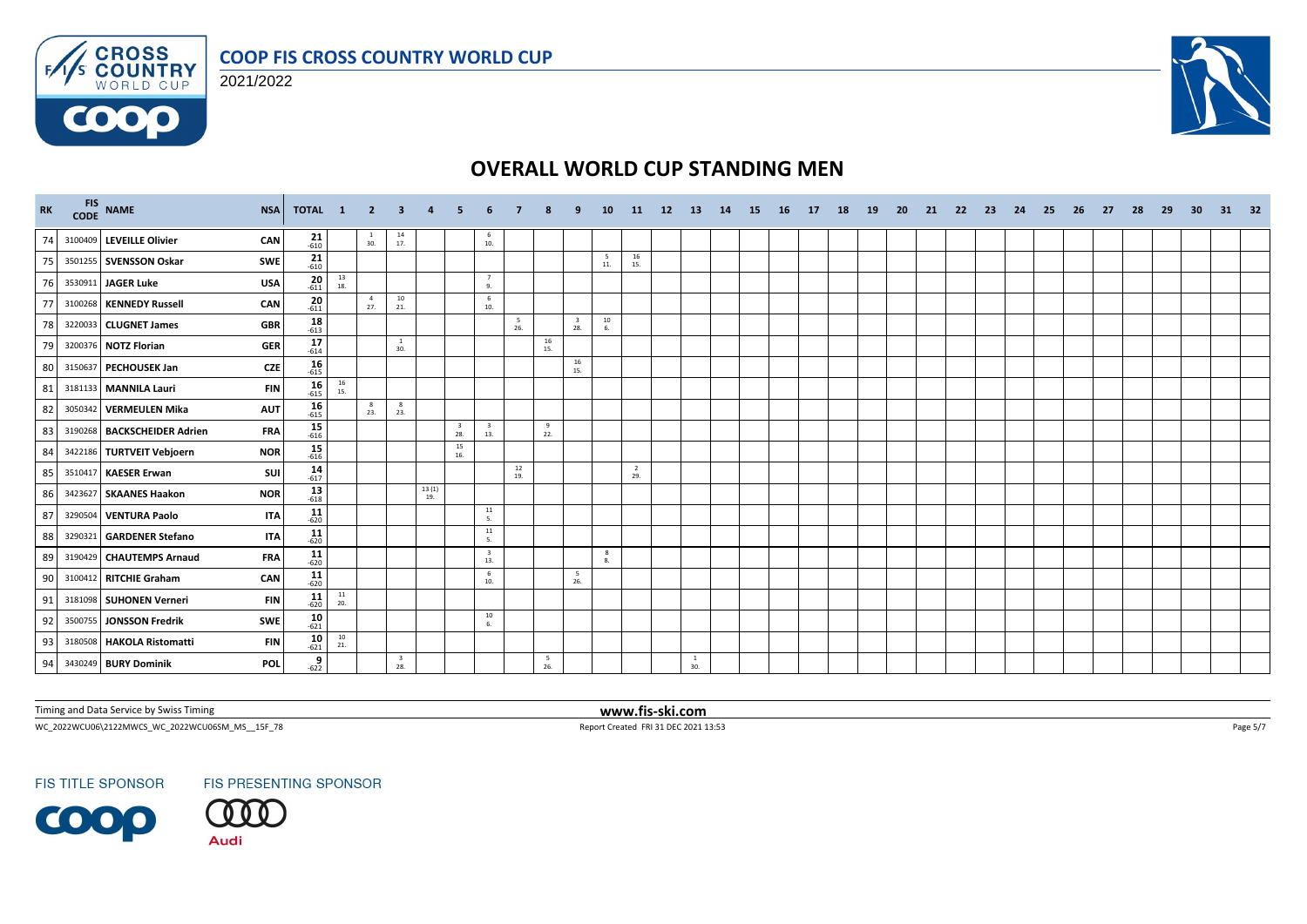





# **OVERALL WORLD CUP STANDING MEN**

| RK  |         | FIS NAME<br>CODE NAME           | <b>NSA</b> | TOTAL 1                           |                                 | $2 \t3$               |           |                       |                       |                                |          |                       |                       | <b>10</b>             | <b>11</b> | 12                    | <b>13</b>                      | 14 | <b>15</b> | 16 | 17 <sup>2</sup> | <b>18</b> | <b>19</b> | 20 | 21 | -22 | - 23 | 24 | -25 | 26 | -27 | -28 | - 29 | 30 | 31 | 32 |
|-----|---------|---------------------------------|------------|-----------------------------------|---------------------------------|-----------------------|-----------|-----------------------|-----------------------|--------------------------------|----------|-----------------------|-----------------------|-----------------------|-----------|-----------------------|--------------------------------|----|-----------|----|-----------------|-----------|-----------|----|----|-----|------|----|-----|----|-----|-----|------|----|----|----|
| 95  |         | 3490145 ROJO Imanol             | <b>ESP</b> | $\frac{9}{-622}$                  |                                 |                       |           |                       |                       |                                |          |                       |                       |                       |           |                       | 9<br>22.                       |    |           |    |                 |           |           |    |    |     |      |    |     |    |     |     |      |    |    |    |
| 96  |         | 3290533 HELLWEGER Michael       | <b>ITA</b> | 8<br>$-623$                       |                                 |                       |           |                       |                       |                                |          |                       | $_{\rm 8}$<br>23.     |                       |           |                       |                                |    |           |    |                 |           |           |    |    |     |      |    |     |    |     |     |      |    |    |    |
| 97  |         | 3290712 GRAZ Davide             | <b>ITA</b> | $8 - 623$                         |                                 |                       |           |                       |                       |                                |          |                       |                       |                       | 8<br>23.  |                       |                                |    |           |    |                 |           |           |    |    |     |      |    |     |    |     |     |      |    |    |    |
| 98  |         | 3530998 McMULLEN Zanden         | <b>USA</b> | $\overline{7}$<br>$-624$          |                                 |                       |           |                       |                       | 7<br>9.                        |          |                       |                       |                       |           |                       |                                |    |           |    |                 |           |           |    |    |     |      |    |     |    |     |     |      |    |    |    |
| 99  |         | 3190398 LAPIERRE Jules          | <b>FRA</b> | $\overline{7}$<br>$-624$          |                                 |                       |           |                       |                       | $\overline{\mathbf{3}}$<br>13. |          | $\overline{4}$<br>27. |                       |                       |           |                       |                                |    |           |    |                 |           |           |    |    |     |      |    |     |    |     |     |      |    |    |    |
| 100 |         | 3560145 CRV Vili                | <b>SLO</b> | $\overline{7}$<br>$-624$          |                                 |                       |           |                       |                       |                                |          |                       | $\overline{7}$<br>24. |                       |           |                       |                                |    |           |    |                 |           |           |    |    |     |      |    |     |    |     |     |      |    |    |    |
| 101 | 3150635 | <b>KALIVODA Tomas</b>           | <b>CZE</b> | $\overline{7}$<br>$-624$          |                                 |                       |           |                       |                       |                                | 7<br>24. |                       |                       |                       |           |                       |                                |    |           |    |                 |           |           |    |    |     |      |    |     |    |     |     |      |    |    |    |
| 102 |         | 3530583 HANNEMAN Logan          | <b>USA</b> | $\overline{\mathbf{z}}$<br>$-624$ |                                 |                       |           |                       |                       |                                |          |                       | $\overline{1}$<br>30. |                       | 6<br>25.  |                       |                                |    |           |    |                 |           |           |    |    |     |      |    |     |    |     |     |      |    |    |    |
| 103 |         | 3290407 SALVADORI Giandomenico  | <b>ITA</b> | $\overline{7}$<br>$-624$          |                                 |                       |           |                       |                       |                                |          |                       |                       |                       |           | $\overline{7}$<br>24. |                                |    |           |    |                 |           |           |    |    |     |      |    |     |    |     |     |      |    |    |    |
| 104 |         | 3300494 BABA Naoto              | <b>JPN</b> | $-625$                            |                                 |                       |           |                       | $\overline{2}$<br>29. |                                |          |                       |                       |                       |           |                       | $\overline{4}$<br>27.          |    |           |    |                 |           |           |    |    |     |      |    |     |    |     |     |      |    |    |    |
| 105 |         | 3501252 JONSSON Olof            | <b>SWE</b> | $-626$                            | $\overline{\phantom{0}}$<br>26. |                       |           |                       |                       |                                |          |                       |                       |                       |           |                       |                                |    |           |    |                 |           |           |    |    |     |      |    |     |    |     |     |      |    |    |    |
| 106 |         | 3150519 FELLNER Adam            | <b>CZE</b> | 5<br>$-626$                       |                                 |                       |           |                       |                       |                                |          |                       |                       |                       |           |                       | 5<br>26.                       |    |           |    |                 |           |           |    |    |     |      |    |     |    |     |     |      |    |    |    |
| 107 |         | 3510479 RUEESCH Jason           | sui        | 5<br>$-626$                       |                                 |                       | -5<br>26. |                       |                       |                                |          |                       |                       |                       |           |                       |                                |    |           |    |                 |           |           |    |    |     |      |    |     |    |     |     |      |    |    |    |
| 108 |         | 3200241 BING Thomas             | <b>GER</b> | $-627$                            |                                 |                       |           |                       |                       |                                |          |                       |                       | $\overline{4}$<br>12. |           |                       |                                |    |           |    |                 |           |           |    |    |     |      |    |     |    |     |     |      |    |    |    |
| 109 |         | 3200880 SOSSAU Anian            | <b>GER</b> | $\overline{a}$<br>$-627$          |                                 |                       |           |                       |                       |                                |          |                       |                       | $\overline{4}$<br>12. |           |                       |                                |    |           |    |                 |           |           |    |    |     |      |    |     |    |     |     |      |    |    |    |
| 110 |         | 1345875 GAILLARD Jean Marc      | <b>FRA</b> | $\frac{3}{628}$                   |                                 |                       |           |                       |                       | $\overline{\mathbf{3}}$<br>13. |          |                       |                       |                       |           |                       |                                |    |           |    |                 |           |           |    |    |     |      |    |     |    |     |     |      |    |    |    |
| 111 |         | 3250038 EINARSSON Snorri Eythor | <b>ISL</b> | $\frac{3}{-628}$                  |                                 |                       |           |                       |                       |                                |          |                       |                       |                       |           |                       | $\overline{\mathbf{3}}$<br>28. |    |           |    |                 |           |           |    |    |     |      |    |     |    |     |     |      |    |    |    |
| 112 |         | 3180984 LEPISTO Lauri           | <b>FIN</b> | $\mathbf{2}$<br>$-629$            |                                 |                       |           |                       |                       | $\overline{2}$<br>14.          |          |                       |                       |                       |           |                       |                                |    |           |    |                 |           |           |    |    |     |      |    |     |    |     |     |      |    |    |    |
| 113 |         | 3190419 COLLET Martin           | <b>FRA</b> | $\frac{2}{-629}$                  |                                 |                       |           |                       |                       |                                |          |                       |                       |                       |           | $\overline{2}$<br>29. |                                |    |           |    |                 |           |           |    |    |     |      |    |     |    |     |     |      |    |    |    |
| 114 |         | 3480695 BESSMERTNYKH Alexander  | <b>RUS</b> | $\frac{2}{-629}$                  |                                 | $\overline{2}$<br>29. |           |                       |                       |                                |          |                       |                       |                       |           |                       |                                |    |           |    |                 |           |           |    |    |     |      |    |     |    |     |     |      |    |    |    |
| 115 |         | 3501842 ERSSON George           | <b>SWE</b> | $\frac{2}{-629}$                  |                                 |                       |           | $\overline{2}$<br>29. |                       |                                |          |                       |                       |                       |           |                       |                                |    |           |    |                 |           |           |    |    |     |      |    |     |    |     |     |      |    |    |    |

Timing and Data Service by Swiss Timing **www.fis-ski.com**

WC\_2022WCU06\2122MWCS\_WC\_2022WCU06SM\_MS\_\_15F\_78 Report Created FRI 31 DEC 2021 13:53 Page 6/7

**FIS TITLE SPONSOR** 





**FIS PRESENTING SPONSOR**